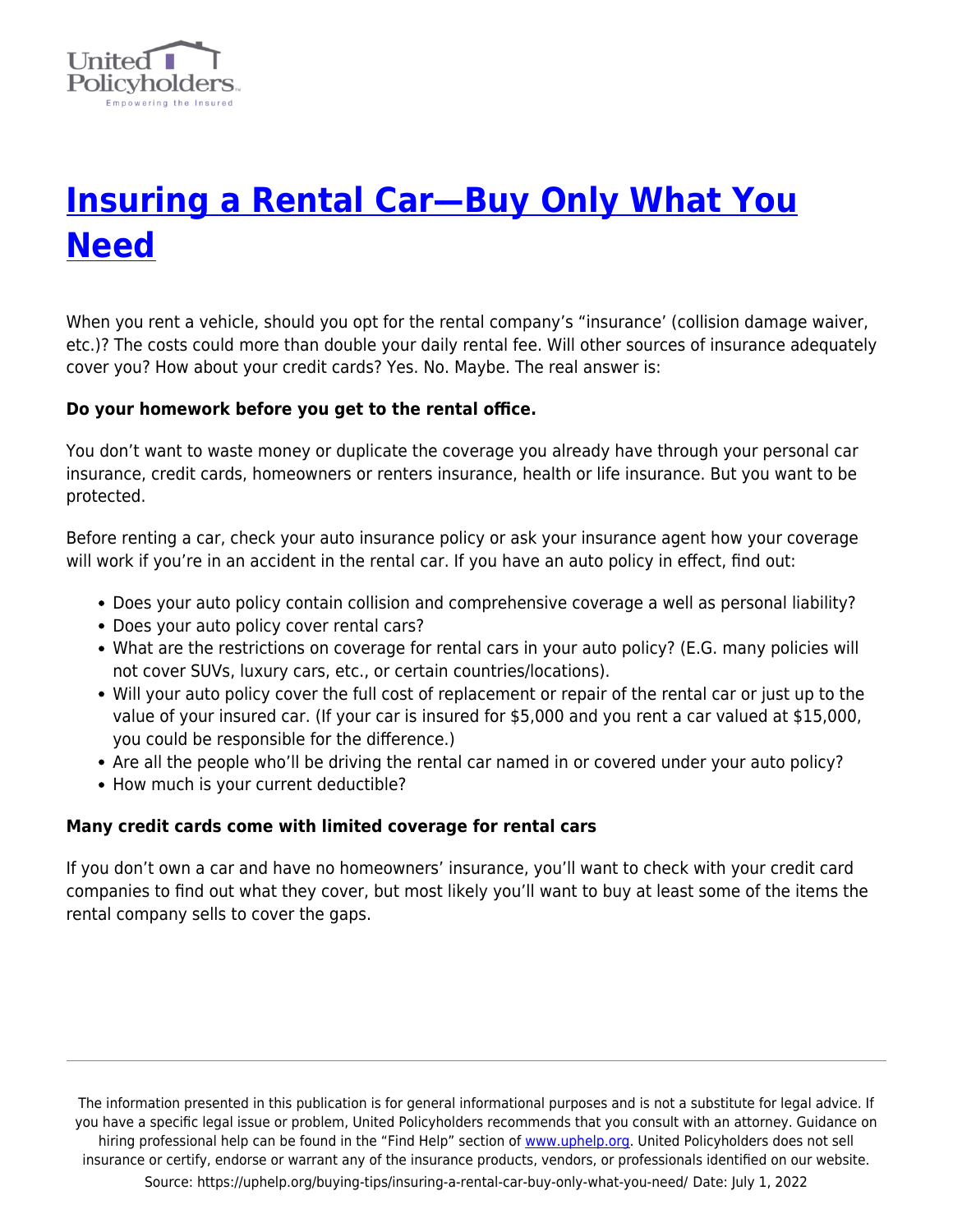

Contact your credit card company and find out what coverage you've got through them. If you're going to rely on their coverage and not buy through the rental company, confirm your understanding of your coverage through the credit card company in a writing that you mail or fax to them (keep a copy for yourself). Check to see if coverage is "primary" or "secondary." Many credit cards offer "secondary" coverage, i.e. they will pay after other insurance antes up. If you are relying on your personal auto policy, this could mean that your credit card would cover your deductible. Other restrictions could include type of vehicles, location, and specific drivers. Damage to any vehicle other than the rental car is usually not covered.

Neither your personal auto policy nor coverage offered by credit card companies will cover "loss of use" fees which, in most states, the rental company can charge for the time that the rental vehicle is not in service because of repair or replacement.

Your homeowners or renters policy may cover loss of personal items from the car but would it cover the loss of a laptop?Your health and life insurance policies should also offer benefits in case of injury or death.

There are several types of insurance offered by rental companies but you need to talk with the agent and read the fine print because the scope and limitations vary.

# **LDW (Loss Damage Waiver)/CDW (Collision Damage Waiver)**

This is not insurance per se, it is a waiver that releases you from liability for damage to the vehicle from collision, fire, theft, and vandalism as long as you adhere to the contract rules regarding drivers, use of vehicle, etc. This does not cover damage to someone else's car but it does pay for "loss of use". Your personal policy usually covers rentals if it includes collision and comprehensive.

#### **Personal Liability LIS (Liability Insurance Supplement)**

This covers damage to someone else. If you do not have personal liability coverage, you should buy the rental agency's coverage. Credit cards usually do not offer liability insurance when you use them to pay for the rental.

#### **PAI personal accident insurance**

The information presented in this publication is for general informational purposes and is not a substitute for legal advice. If you have a specific legal issue or problem, United Policyholders recommends that you consult with an attorney. Guidance on hiring professional help can be found in the "Find Help" section of [www.uphelp.org.](http://www.uphelp.org/) United Policyholders does not sell insurance or certify, endorse or warrant any of the insurance products, vendors, or professionals identified on our website. Source: https://uphelp.org/buying-tips/insuring-a-rental-car-buy-only-what-you-need/ Date: July 1, 2022